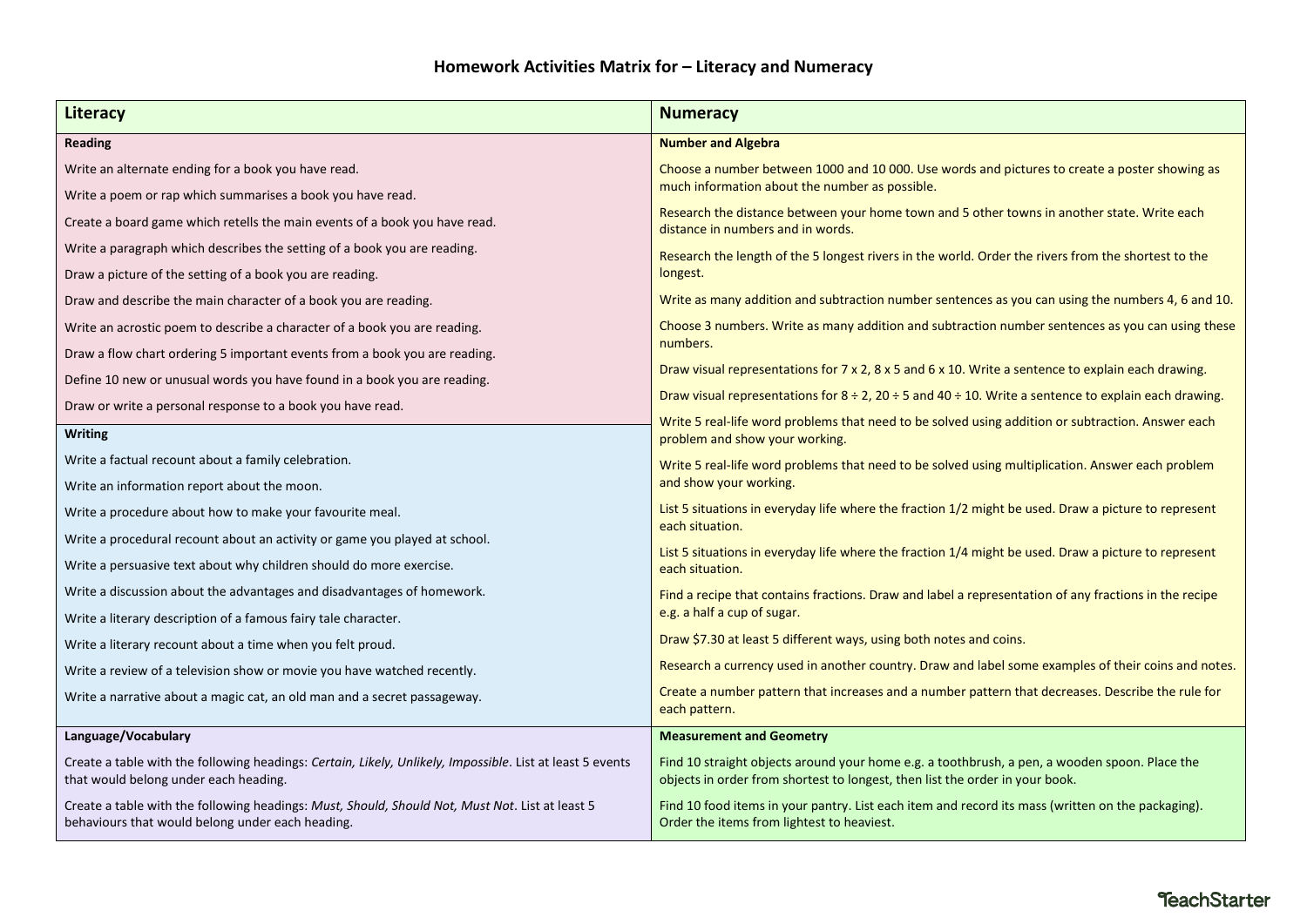## **Homework Activities Matrix for – Literacy and Numeracy**

| Choose a topic that interests you. Draw a Venn diagram to compare words you might use in a factual<br>report about the topic and words you might use in a narrative. | Find 10 liquid items in your fridge. List each item and record its capacity (written on the packaging).<br>Order the items from least to greatest capacity. |  |
|----------------------------------------------------------------------------------------------------------------------------------------------------------------------|-------------------------------------------------------------------------------------------------------------------------------------------------------------|--|
| Look through newspapers or magazines and cut out any examples of contractions you find. Use these<br>examples to create a contractions collage.                      | Make a list of activities that take approximately one minute to complete. Time yourself completing<br>each activity to see if you were correct.             |  |
| Write 5 descriptive sentences about an interesting or unusual character. In each sentence, circle the<br>subject and underline the verb.                             | Create a timetable for all the important events in your day. These might include waking up, eating<br>meals, going to and from school and going to bed.     |  |
| Create a table with the following headings: Doing, Thinking, Saying. List at least 5 actions (verbs) that<br>you have done during the day under each heading.        | Use a net to create a model of a 3D shape of your choice. Describe as many key features of the shape<br>as you can.                                         |  |
| Imagine that you are telling a friend about a movie that you enjoyed. Create a word bank of<br>vocabulary that you might use when expressing your opinion.           | Choose a 3D shape of your choice. Create a mind map showing all the places you might find this<br>shape in everyday life.                                   |  |
| Imagine that you are telling a friend about a book that you did not like. Create a word bank of<br>vocabulary that you might use when expressing your opinion.       | Use a grid to draw a map of an amusement park. Include coordinates and a key to explain any<br>symbols you have used.                                       |  |
| Choose a hobby that you enjoy. Create a word bank of technical vocabulary related to your hobby.<br>Try to brainstorm at least 20 words.                             | Write a detailed set of directions (at least 5 instructions) explaining how to get from your front door<br>to another part of your home.                    |  |
| Choose 3 pairs of homophones. Draw a picture of each pair of words to show the difference in their                                                                   | Find one example of natural symmetry and one example of built symmetry around your home. Draw                                                               |  |
| meanings e.g. whale and wail.                                                                                                                                        | each example and show the lines of symmetry.                                                                                                                |  |
|                                                                                                                                                                      | Draw 10 angles that you can find around your home.                                                                                                          |  |
| <b>Spelling</b>                                                                                                                                                      | <b>Statistics and Probability</b>                                                                                                                           |  |
| Write your spelling words in alphabetical order.                                                                                                                     | Toss a coin twice and record the outcome. Repeat the experiment two more times.                                                                             |  |
| Colour code your spelling words according to the vowels and consonants.                                                                                              | Describe what you notice about your results.                                                                                                                |  |
| Write your spelling words in an interesting font.                                                                                                                    | Roll a dice times 6 times and record the outcome. Repeat the experiment two more times.                                                                     |  |
| Write each of your spelling words with the letters jumbled up.                                                                                                       | Describe what you notice about your results.                                                                                                                |  |
| Write your spelling words showing breaks for each syllable.                                                                                                          | Choose 10-20 items of clothing from your cupboard. Sort your clothes into categories and                                                                    |  |
| Write the dictionary definition of each of your spelling words.                                                                                                      | make a tally showing how many of each item you have.                                                                                                        |  |
| Write each of your spelling words in a meaningful sentence.                                                                                                          | List 5 questions that you could ask your friends if you were doing a survey. Explain how you<br>might display your data.                                    |  |
| Write a paragraph which includes your spelling words.                                                                                                                |                                                                                                                                                             |  |
| Write a true or false statement for each of your spelling words.                                                                                                     |                                                                                                                                                             |  |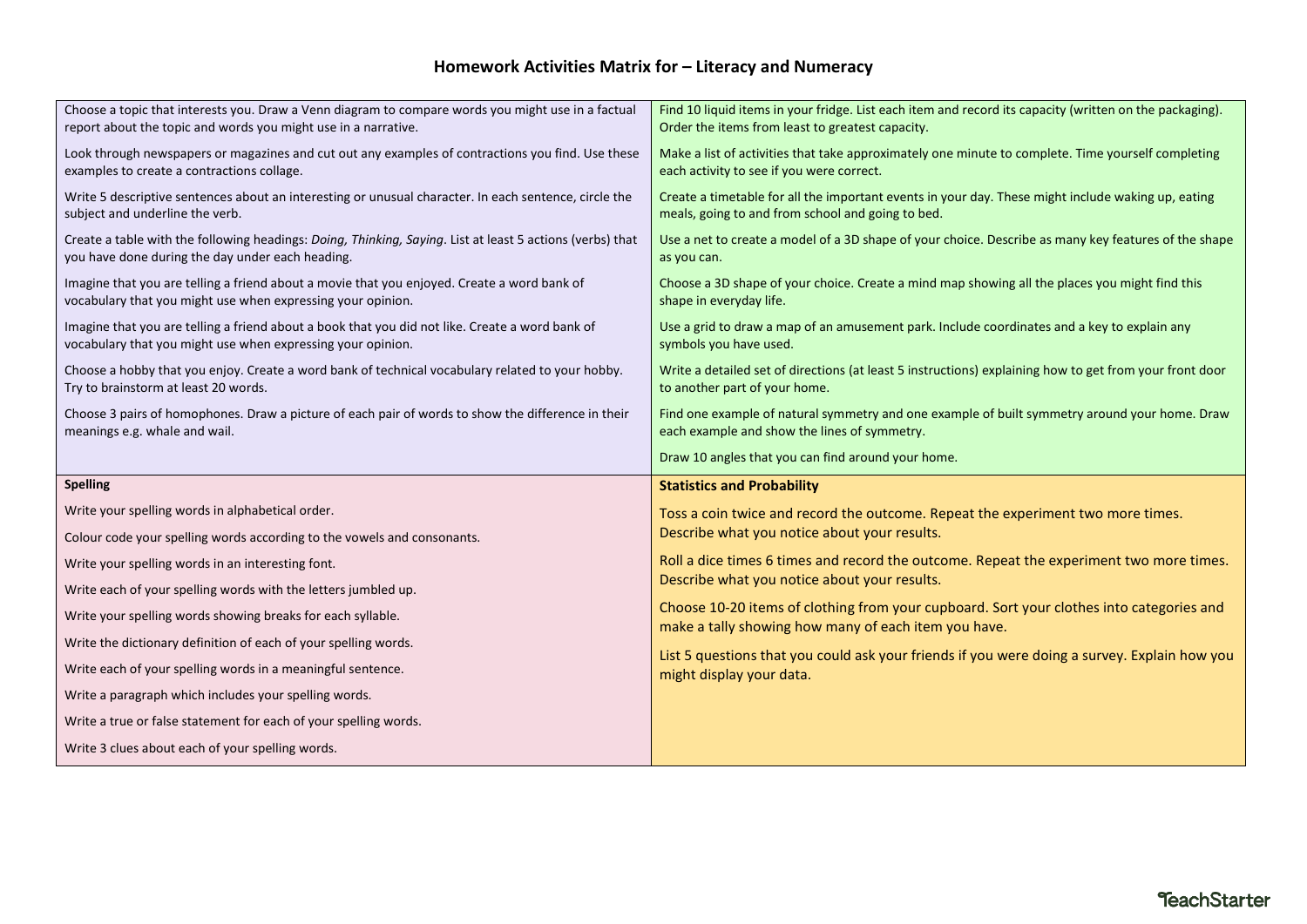| <b>Science</b>                                                                                                                                                         | <b>HASS</b>                                                                                                                                                    | <b>Other</b>                                                                                                                                                             |
|------------------------------------------------------------------------------------------------------------------------------------------------------------------------|----------------------------------------------------------------------------------------------------------------------------------------------------------------|--------------------------------------------------------------------------------------------------------------------------------------------------------------------------|
| <b>Biological Science</b>                                                                                                                                              | <b>History</b>                                                                                                                                                 | <b>The Arts</b>                                                                                                                                                          |
| Find 5 non-living things from around your home. Draw<br>each object and label its observable features.                                                                 | Write a letter to your school principal explaining why<br>'Acknowledgement of Country' should be observed at<br>the start of each school assembly.             | How might two friends act during a sleepover? Create a<br>mind map showing the ways they might use their voice,<br>faces and bodies to portray their excitement.         |
| Choose an animal. Research and record how your<br>animal grows, moves, eats and reproduces.<br>Draw a Venn diagram to compare living things and non-<br>living things. | Write a list of special events that your family celebrates.<br>Choose one to describe in greater detail.<br>Choose an aspect of daily life e.g. clothes, toys, | Listen to a piece of instrumental music. As you listen,<br>draw a response to the music on a piece of paper using<br>patterns or images.                                 |
| <b>Chemical Sciences</b><br>Leave an ice cube on a bench (in a cup) for one hour.                                                                                      | transport. Interview an older person about how this<br>aspect of life has changed since they were younger.<br>Geography                                        | Collect a range of natural materials from around your<br>home e.g. leaves, twigs, flowers. Use these to create a<br>nature collage.                                      |
| Record the changes that you observe during this period.                                                                                                                | Choose a country which neighbours Australia. Research                                                                                                          | <b>Technologies</b>                                                                                                                                                      |
| Find 5 solid items and 5 liquid items in your fridge.<br>Suggest what might happen to each item if it was<br>heated.                                                   | and record 10 interesting facts about the natural or<br>human features of this country.                                                                        | Think of an everyday problem you might experience e.g.<br>there is no food in the cupboard for dinner. Write a<br>series of steps you could follow to solve the problem. |
| Choose a food that is solid. Draw a flow chart to<br>demonstrate the process of the solid becoming a liquid.                                                           | Choose a climate type. Do a PMI chart (plus, minus,<br>interesting) about what it would be like to live in this<br>climate.                                    | Choose one occupation in our community. Create a<br>mind map showing the variety of ways this occupation                                                                 |
| <b>Earth and Space Sciences</b>                                                                                                                                        | Describe a place that is special to you. Explain the                                                                                                           | uses technology.                                                                                                                                                         |
| Make a list of possible consequences that would occur if<br>the sun's light no longer reached the earth.                                                               | emotions you feel about this place and why you might<br>have these feelings.                                                                                   | Choose a technological device that you have in your<br>home. Write a paragraph explaining how you and your                                                               |
| Observe the moon each night this week. Draw a<br>detailed diagram of what it looks like each evening.                                                                  | <b>Civics and Citizenship</b><br>Describe a situation that might arise at home or at                                                                           | family use this device.<br><b>HPE</b>                                                                                                                                    |
| Draw a Venn diagram to compare the characteristics of<br>day and night.                                                                                                | school where a decision could be made by voting.<br>Imagine you are the leader of your own country. List                                                       | Write a paragraph about a time that you overcame a<br>tough challenge. Explain what helped you to complete<br>the task and how you felt once you succeeded.              |
| <b>Physical Sciences</b>                                                                                                                                               | and explain at least 5 rules that you would put in place.                                                                                                      |                                                                                                                                                                          |
| Create an informative poster showing different sources<br>of heat energy. Draw a picture and write a brief                                                             | Write a recount about a time you participated in a<br>school or community event.                                                                               | Create an informative poster showing how to make<br>your classroom a safe, healthy and fun place to learn.                                                               |
| definition of each source.<br>Describe an everyday situation where a temperature                                                                                       |                                                                                                                                                                | Every day this week, record an activity you have done to<br>help your body or your mind stay healthy.                                                                    |
| change occurs due to movement of heat. Draw a<br>diagram to accompany your description.                                                                                |                                                                                                                                                                |                                                                                                                                                                          |
| Choose one insulator. Draw a diagram of the insulator<br>and explain how it slows down the movement of heat.                                                           |                                                                                                                                                                |                                                                                                                                                                          |